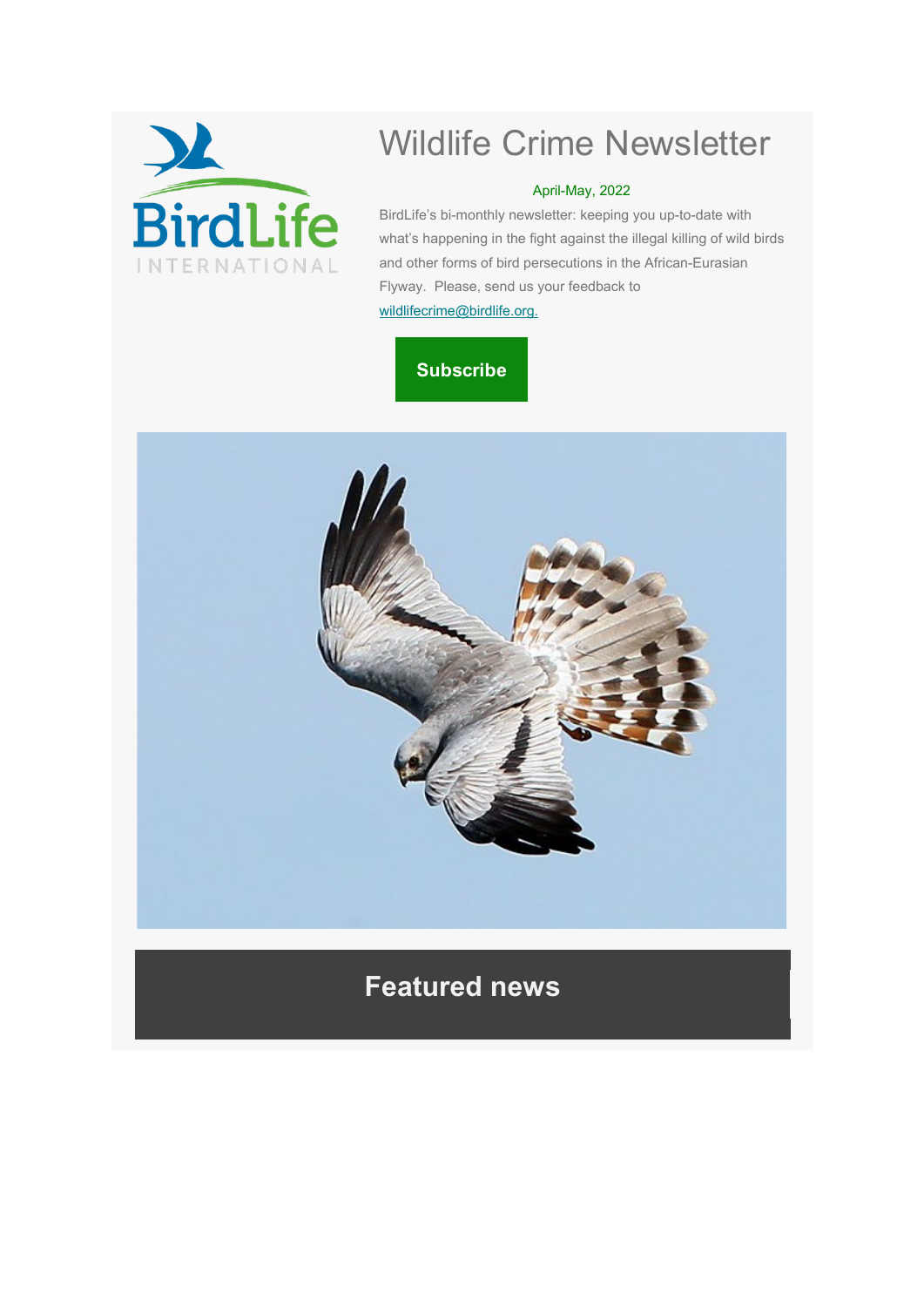

#### **Eurasian-African bird migration atlas launched**

Visit [migrationatlas.org](https://protect-eu.mimecast.com/s/JzfXCvrMT7Vy6DSMuUEQ?domain=flightforsurvival.us17.list-manage.com) to view the interesting visualisations of bird movements based on ring recoveries and satellite tracking data. One of the research components was the data analysis of intentional, anthropogenic killings of birds with particular reference to illegal killing. Check the report [here.](https://protect-eu.mimecast.com/s/FPojCwvNFGrR1DfY71nS?domain=flightforsurvival.us17.list-manage.com)

## **Events and campaigns**

### **4th Adriatic Flyway conference held**

The 4<sup>th</sup> [Adriatic Flyway Conference,](https://protect-eu.mimecast.com/s/FOWbCxw0c1NQA2tGKv2z?domain=flightforsurvival.us17.list-manage.com) which took place in Zadar, Croatia from 25<sup>th</sup> to 29<sup>th</sup> April, and was organized b[y EuroNatur](https://protect-eu.mimecast.com/s/h97rCzy8TMVm20t4Z5_Sa?domain=flightforsurvival.us17.list-manage.com) and the [Croatian Society for Birds and Nature Protection,](https://protect-eu.mimecast.com/s/Pg3pCAgLSNq1WvIGGs-WS?domain=flightforsurvival.us17.list-manage.com) provided an excellent platform for regional conservationists to share novel data on the decline of migratory birds along the Adriatic part of the Black Sea-Mediterranean Flyway. The participants adopted the joint **[Zadar](https://protect-eu.mimecast.com/s/6QHXCBjMT72l4gSz6JJRn?domain=flightforsurvival.us17.list-manage.com) [declaration](https://protect-eu.mimecast.com/s/wztACDlOF5GOVRiWAkLVt?domain=flightforsurvival.us17.list-manage.com)** calling on the governments along the Adriatic Flyway to end illegal killing of birds in the Balkans.





**Champions of the Flyway: the Year of the Dove ended** [Champions of the Flyway is](https://protect-eu.mimecast.com/s/SehLCEmgU3X6DQCNP2cKi?domain=flightforsurvival.us17.list-manage.com) a well-know fundraising event and an extraordinary annual bird race for the conservation of birds. This year the race took place on the 5<sup>th</sup> of April with 28 participating teams. All donations will fund crucial efforts to save Turtle Doves on the ground in Malta, Cyprus and Greece.

**Rome Strategic Plan updates**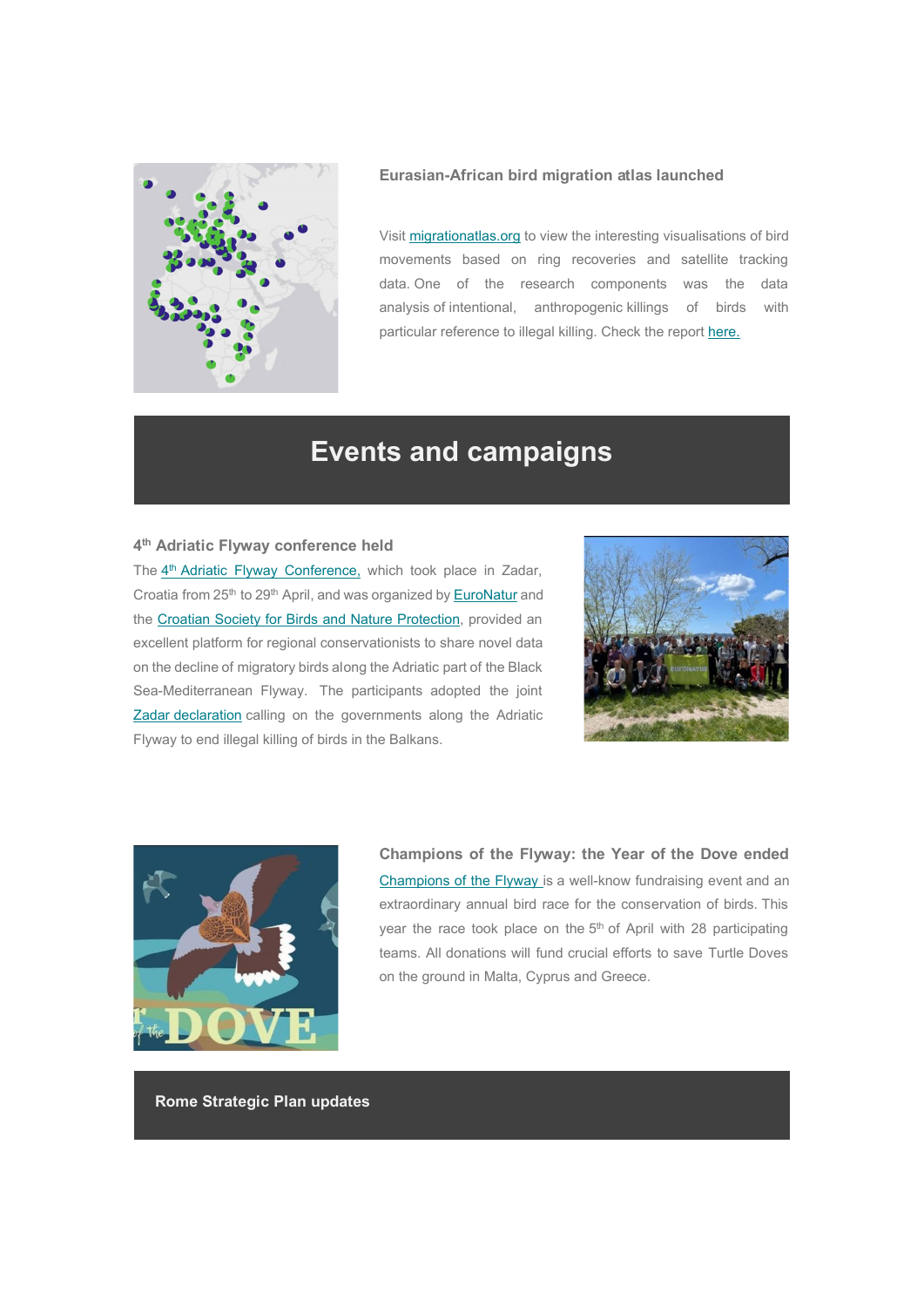The 4<sup>th</sup> [Joint Meeting](https://protect-eu.mimecast.com/s/29jICGokF1XLMVtKkp0xW?domain=flightforsurvival.us17.list-manage.com) of the Bern Convention Network of Special Focal Points on Eradication of Illegal Killing, Trapping and Trade in Wild Birds (IKB) and the CMS Intergovernmental Task Force on IKB in the Mediterranean (MIKT) will be held between **7-9 June, 2022.** The event is organised in hybrid format, both in person and online. You can find all important background information and meeting documents at th[e CMS MIKT](https://protect-eu.mimecast.com/s/PAJzCJrnTqMQY7iVOXn-Z?domain=flightforsurvival.us17.list-manage.com) an[d Bern Convention](https://protect-eu.mimecast.com/s/xnEeCKvoF2prnjHMosa4a?domain=flightforsurvival.us17.list-manage.com) websites.

### **More news**

### **Terrible blow to the Griffon Vulture population in Cyprus**

In early May, three vultures, including one adult bird and two chicks, were found dead in the Paphos District. This tragic event confirms how vulnerable the Griffon Vulture population is and the urgent need to tackle the threats this species faces. Read the joint statement by BirdLife Cyprus and the Game & Fauna Servic[e here.](https://protect-eu.mimecast.com/s/yLvfCLwpcR8Y1JtBKX4ML?domain=flightforsurvival.us17.list-manage.com)





### **Shutting down Egypt's huge wildlife trade black market**

A great conservation success was achieved in Egypt with substantial contribution by [NCE/BirdLife Egypt,](https://protect-eu.mimecast.com/s/V-2uCMxquqm6ZQiwOxDkv?domain=flightforsurvival.us17.list-manage.com) when the country's biggest black market for wildlife trade in the city of Aswan was closed by the government. Read the [article](https://protect-eu.mimecast.com/s/wl2eCNyrT0yMB2Sm8tC-n?domain=flightforsurvival.us17.list-manage.com) on the "Egyptian Vulture New LIFE" project's website.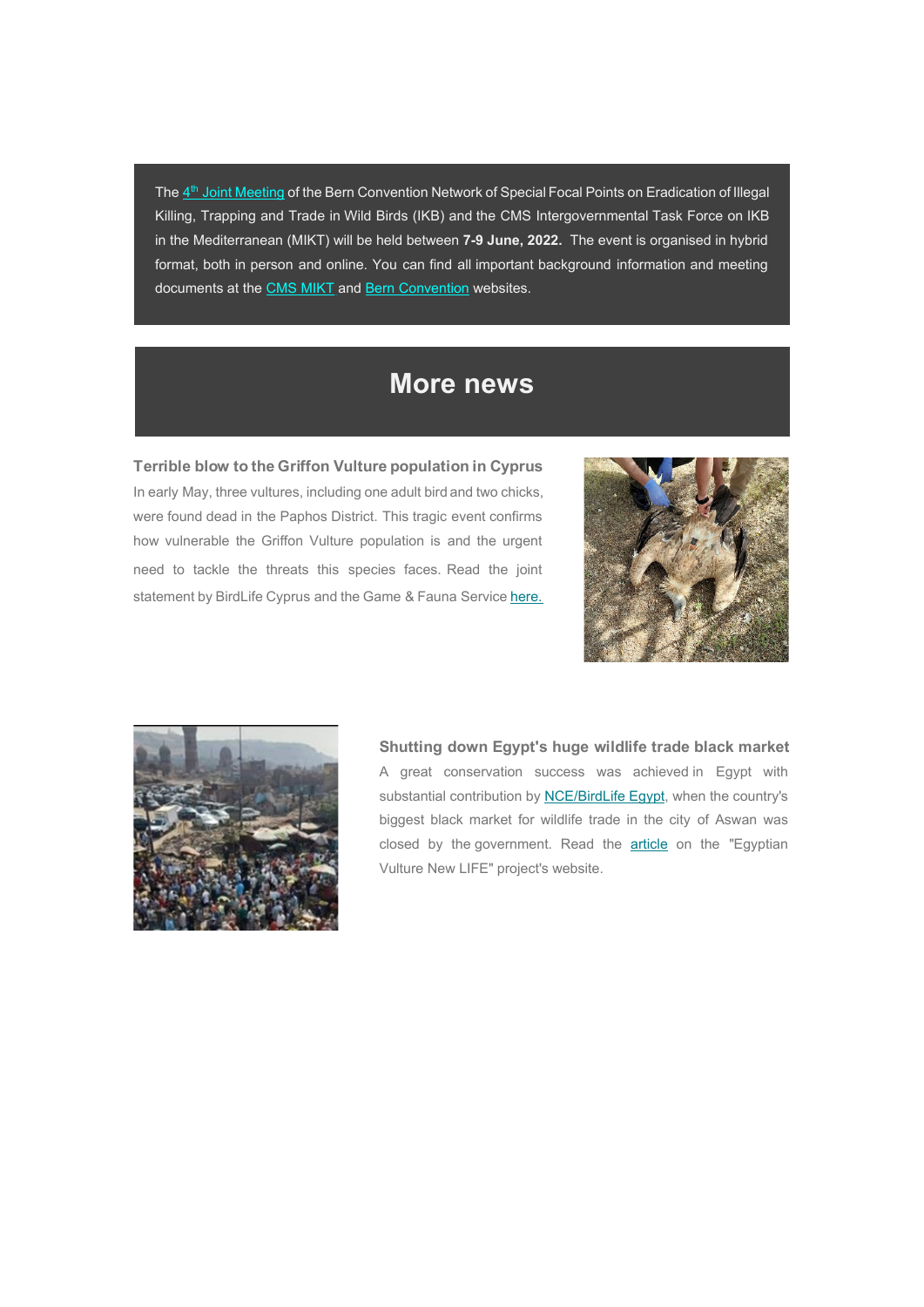### **Spring hunting on Malta**

Following the end of this year's spring hunting season, BirdLife Malta notes that it was once again a season riddled with illegalities, mainly the targeting of protected birds including the European Turtle-dove. Read the full article [here.](https://protect-eu.mimecast.com/s/4qisCOzvspQ2K6cEYtc_e?domain=flightforsurvival.us17.list-manage.com)





**Peregrine poisonings: suspect arrested in Switzerland** Repeatedly poisoned birds of prey have been found in Basel. 6 dead peregrine falcons and 2 common buzzards since summer 2020 are sad evidence that poachers are at work. There are only around 300 breeding pairs of peregrine falcon left in Switzerland. A suspect has now been identified and questioned. [Press release b](https://protect-eu.mimecast.com/s/eQqtCPAwtKV5x7UzR6Bpj?domain=flightforsurvival.us17.list-manage.com)y BirdLife Switzerland on February 18, 2022.

### **Regional Council of Lombardy approves shameful gift to poachers**

In Lombardy, Italy the Regional Council has relaxed the legislation to allow hunters to donate small songbirds for restaurants or festivals for free to circumvent the ban on sales. This could not only increase the demand for songbird consumption, but will also make the authorities' task to control the pathway of illegally sourced birds and enforce the law a lot more difficult. Read the Italian BirdLife partner, LIPU's article [here.](https://protect-eu.mimecast.com/s/BmfgCQBxskZNW5fxnmxjC?domain=flightforsurvival.us17.list-manage.com)

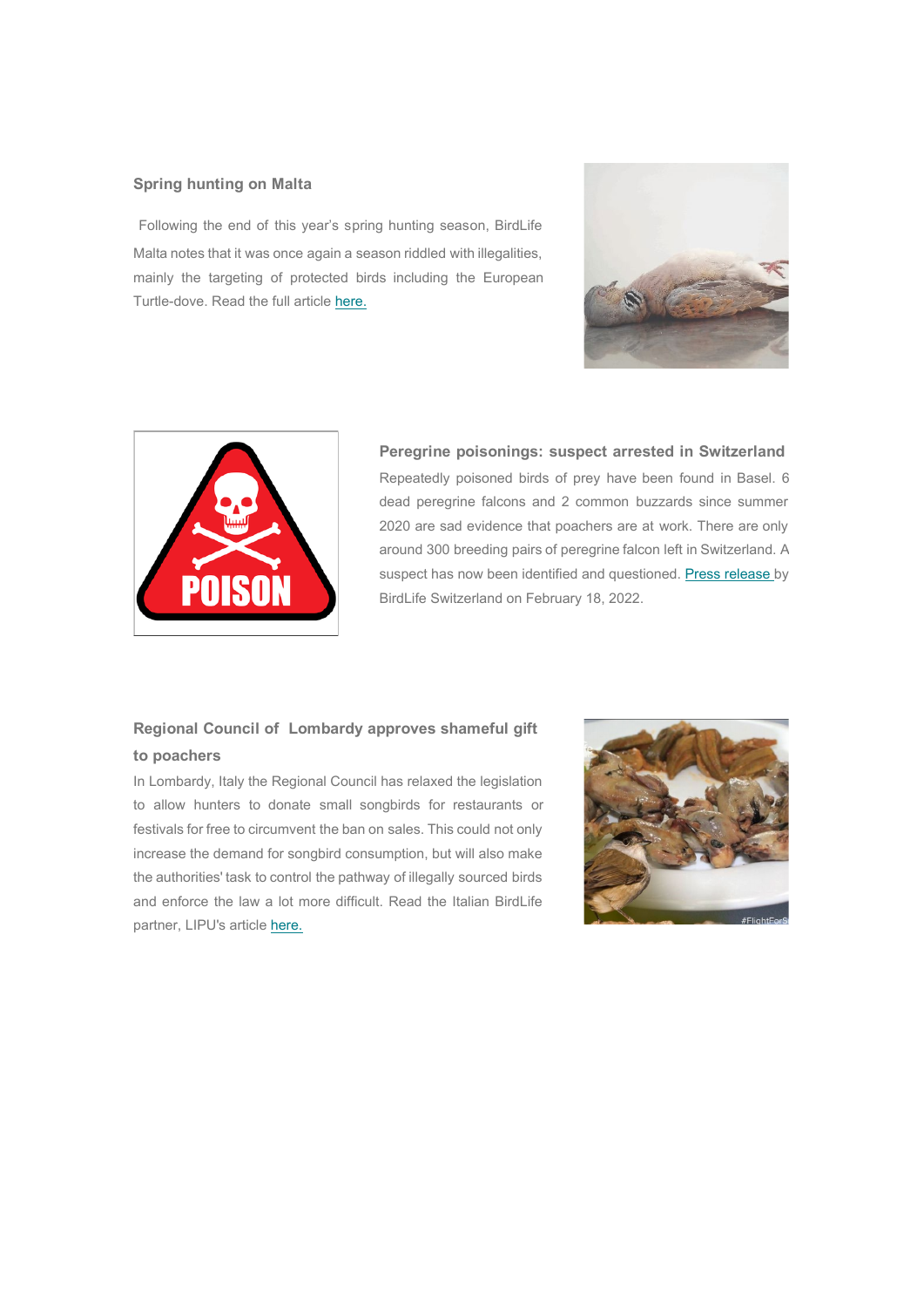

**Results of the Anti-Poaching Unit Activities in Lebanon** As part of the Lebanese BirdLife partner's, [SPNL's](https://protect-eu.mimecast.com/s/jzHPCRDycvZgLAs9ydhaw?domain=flightforsurvival.us17.list-manage.com) fight against illegal killing of birds within the Egyptian Vulture New LIFE project, SPNL has worked to develop capacities of its Anti-Poaching Unit (APU) - established in 2018, - and strengthen its collaboration with various stakeholders. Read about their successes [here.](https://protect-eu.mimecast.com/s/NTw0CVKDtxQPADfG5vXzM?domain=flightforsurvival.us17.list-manage.com) In order to develop cooperation in combatting poaching, a [workshop w](https://protect-eu.mimecast.com/s/z2EfCWXET5oyBAi62np-_?domain=flightforsurvival.us17.list-manage.com)as organized in April between the Anti-Poaching Unit and officers from the Lebanese Internal Security Forces.

## **Research & Publications**

### **Bird Conservation International collection papers on IKB**

Centenary Collections 2022 marks 100 years since the founding of the International Council for Bird Preservation (ICBP) – now BirdLife International. To celebrate this milestone, the Cambridge University Press gives free access to its selecte[d centenary](https://protect-eu.mimecast.com/s/Sh8BCX2GhXrMYxI6oQTi0?domain=flightforsurvival.us17.list-manage.com)  [collection](https://protect-eu.mimecast.com/s/Sh8BCX2GhXrMYxI6oQTi0?domain=flightforsurvival.us17.list-manage.com) [on "hunting, harvesting and persecution"](https://protect-eu.mimecast.com/s/ULlhCYNJhLB6xzs066RQf?domain=flightforsurvival.us17.list-manage.com) for a limited period.



**Please, help our new Wildlife Crime e-newsletter to reach its audience by sharing it with colleagues and stakeholders, who may be interested in this topic.**



**Our mailing address is:** [wildlifecrime@birdlife.org](mailto:wildlifecrime@birdlife.org?subject=IKB%20newsletter)